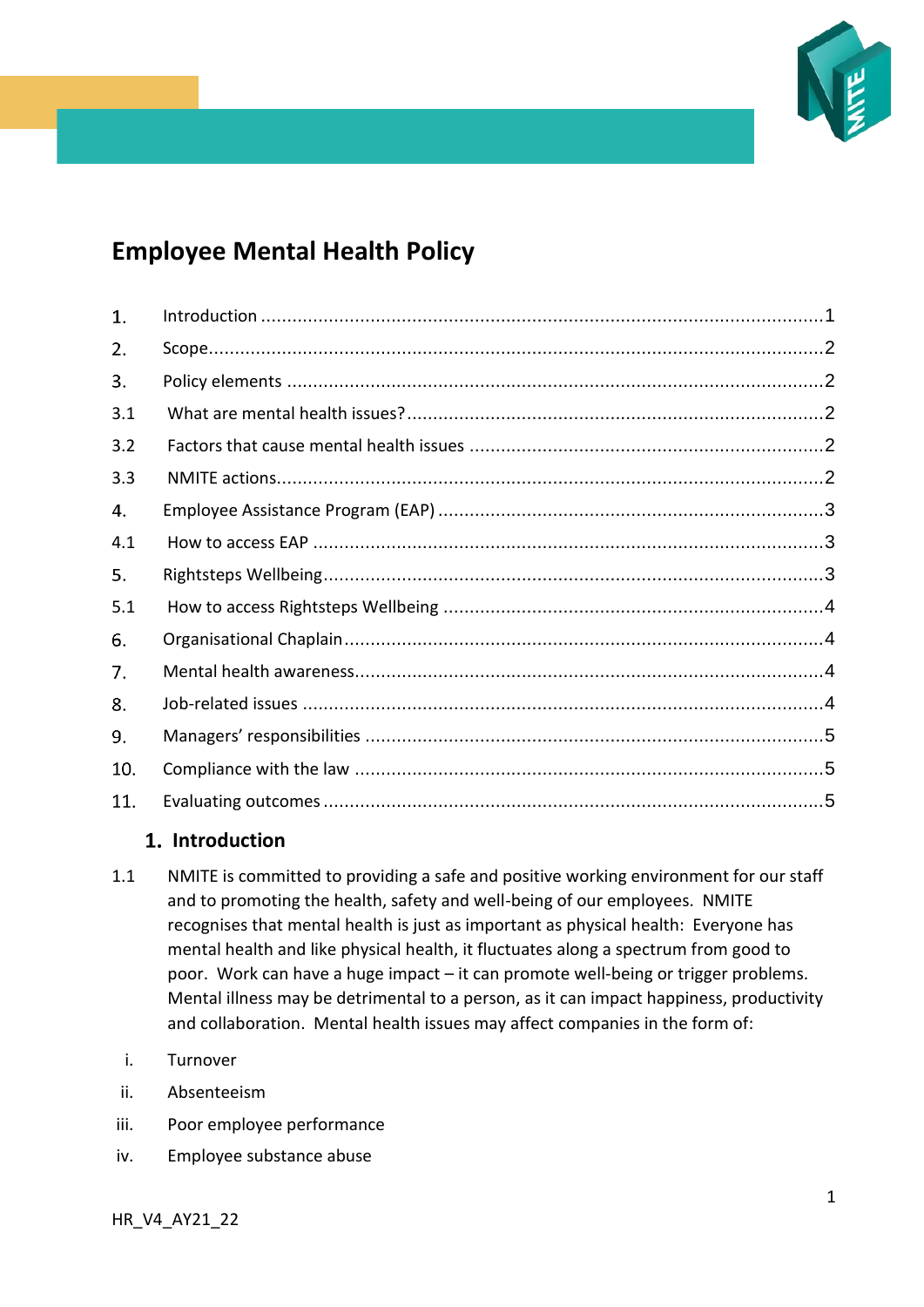

- v. Work-related accidents
- vi. Workplace violence or harassment
- 1.2 With this policy, we aim to support our employees and create a healthy and happy workplace. We want everyone to feel appreciated and be treated fairly.
- 1.3 NMITE's Mental Health Champions are Chair of the EDI Committee, Academic Registrar, HR Director (People and Culture) and Head of Student Experience.

## <span id="page-1-0"></span>2. Scope

2.1 This policy applies to all our employees. HR is primarily responsible for communicating this policy and overseeing its implementation.

## <span id="page-1-1"></span>**Policy elements**

#### <span id="page-1-2"></span>**3.1 What are mental health issues?**

- 3.1.1 Mental health issues in the workplace are any conditions that affect employee's state of mind. These conditions may include mild depression, stress, and severe anxiety which may result in burnout and nervous breakdowns. Substance abuse may also perpetuate mental health issues.
- 3.1.2 Mental health problems manifest in different ways. Some employees may suffer with no physical side effects, while others may experience physical symptoms (e.g. increased blood pressure, lethargy, changes in eating habits).

#### <span id="page-1-3"></span>**3.2 Factors that cause mental health issues**

- 3.2.1 Employees may experience mental health issues for various reasons that an employer cannot control (e.g. hereditary, family conflicts, general health). But there are also work-related reasons for mental health problems, including:
	- i. Job insecurity
- ii. Excessive pressure
- iii. Work-life imbalance
- iv. Lack of appreciation
- v. Hostile workplace conditions
- vi. Unsatisfactory job or workload
- vii. Unpleasant relationships with colleagues or managers
- 3.2.2 To every extent possible, NMITE aim to recognise and address cases of workplace pressures that contribute to mental health issues.

#### <span id="page-1-4"></span>**3.3 NMITE actions**

3.3.1 We aim to:

HR\_V4\_AY21\_22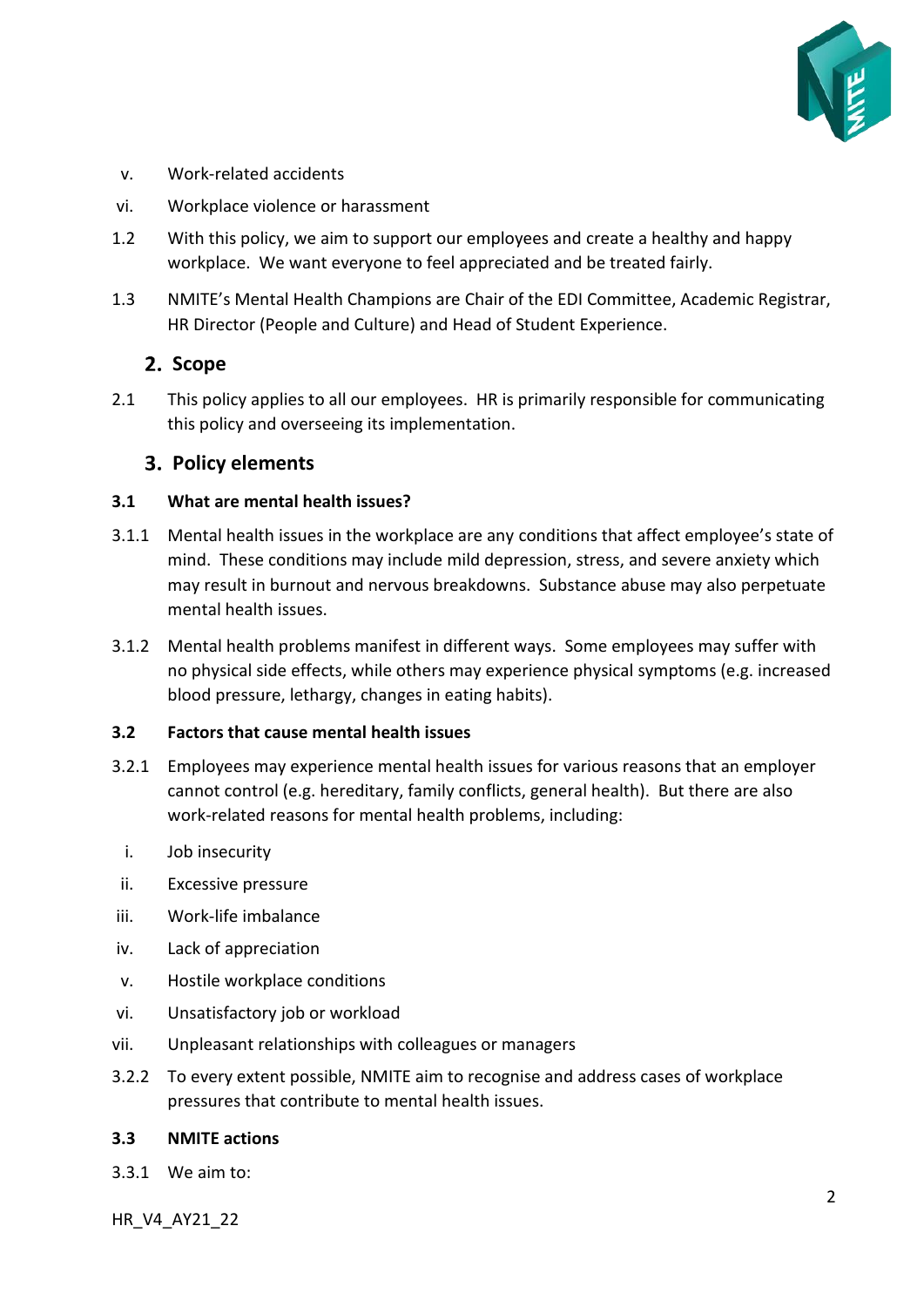

- i. Treat mental illness seriously
- ii. Identify issues proactively and resolve them
- iii. Support employees who face mental health problems
- iv. Create pleasant workplaces in collaboration with managers, employees, unions and health experts

#### **3.4 Internal Policies**

- 3.4.1 As a way to prevent employee distress, we have set up policies for:
- i. Equality, Diversity and Dignity in the Workplace
- ii. Flexibility when Working from Home
- iii. Freedom of Speech
- iv. Parental leave / Short-term disability leave
- v. Dependant and Emergency Leave
- vi. Bullying and Harassment
- 3.4.2 This list isn't exhaustive. All of these policies aim to preserve a harmonious workplace where employees can enjoy their work and balance their jobs with their personal lives.

# <span id="page-2-0"></span>**Employee Assistance Program (EAP)**

NMITE also provide a voluntary Employee Assistance Program (EAP) which includes confidential health assessments, counselling and a 24-hour hotline for personal crisis.

#### <span id="page-2-1"></span>**4.1 How to access EAP**

- − Telephone support, advice and counselling call 0800 917 9330 any time, day or night.
- − To access EmployeeCare Online visit [www.myemployeecare.com](http://www.myemployeecare.com/)

Use your email address to register and the Access ID is CAN05769-303091.

− You can download the App by simply searching for 'We Care'

Use your email address to set up a profile and the Access ID is CAN05769-303091.

## <span id="page-2-2"></span>**Rightsteps Wellbeing**

Staff and Students also have access to Rightsteps Wellbeing Platform which provides an additional layer of support from both a professional and personal perspective. Rightsteps Wellbeing provides 24/7 support covering a range of information and selfguided CBT sessions, including:

- − Low Mood
- − Social Anxiety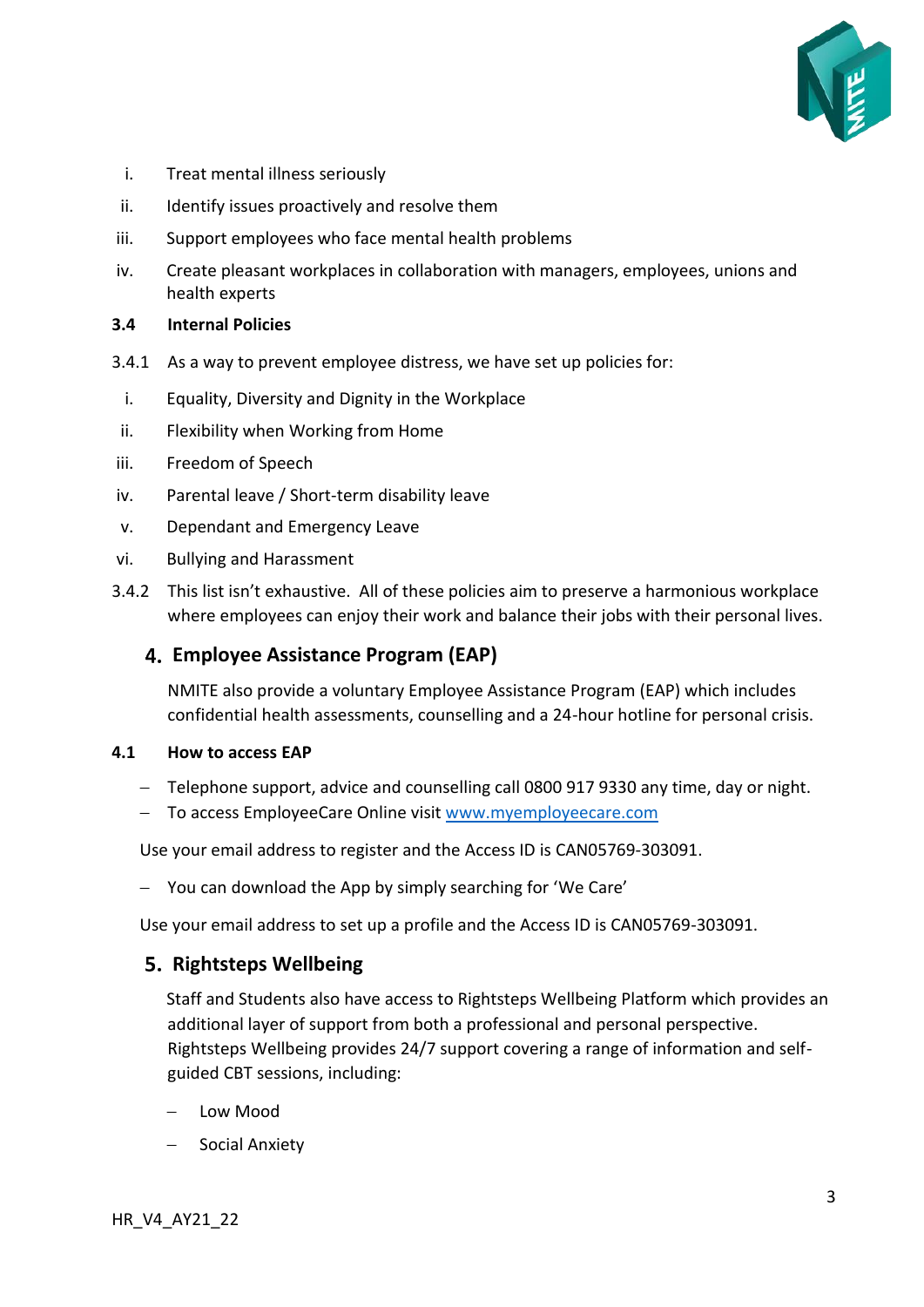

- − General Anxiety
- − Stopping Smoking
- − Understanding my Drinking
- − Stress at Work

#### <span id="page-3-0"></span>**5.1 How to access Rightsteps Wellbeing**

- − Staff access to Find Out More content visit [rswb.me/wellbeing](https://nmite.sharepoint.com/Academic%20Registry/Policy%20Framework/Policy%20Framework_21-22_under%20review/Archive/Policies%20as%20at%20Feb2020/rswb.me/wellbeing) and enter access code – **nmitestaff**
- − Student access to Find Out More content visi[t rswb.me/wellbeing](https://nmite.sharepoint.com/Academic%20Registry/Policy%20Framework/Policy%20Framework_21-22_under%20review/Archive/Policies%20as%20at%20Feb2020/rswb.me/wellbeing) and enter access code – **nmitestudent**

## <span id="page-3-1"></span>**Organisational Chaplain**

6.1 NMITE is committed to offering our staff a wealth of services to support them within the workplace. We have an organisational chaplain that is always on hand should you need this support. Please contact [chaplaincy@nmite.ac.uk](mailto:chaplaincy@nmite.ac.uk)

## <span id="page-3-2"></span>**Mental health awareness**

- 7.1 NMITE aim to raise mental health awareness and combat the stigmas associated with them. To do this we will:
- i. Keep employees informed
- ii. Provide Mental Health training
- iii. Provide workplace mediation where appropriate
- iv. If issue is particularly complex, seek advice from expert organisations

## <span id="page-3-3"></span>**Job-related issues**

- 8.1 Issues related to work, compensation, job insecurity and work-life balance can heavily burden our employees. In these cases, we encourage our employees to speak to HR about how to handle their individual situations better.
- 8.2 Additionally, we encourage open communication between individuals and manager. If employees have a work-related problem, they should speak openly to their manager. Managers are in turn obliged to listen to the individual and should search for a mutually satisfying solution together.